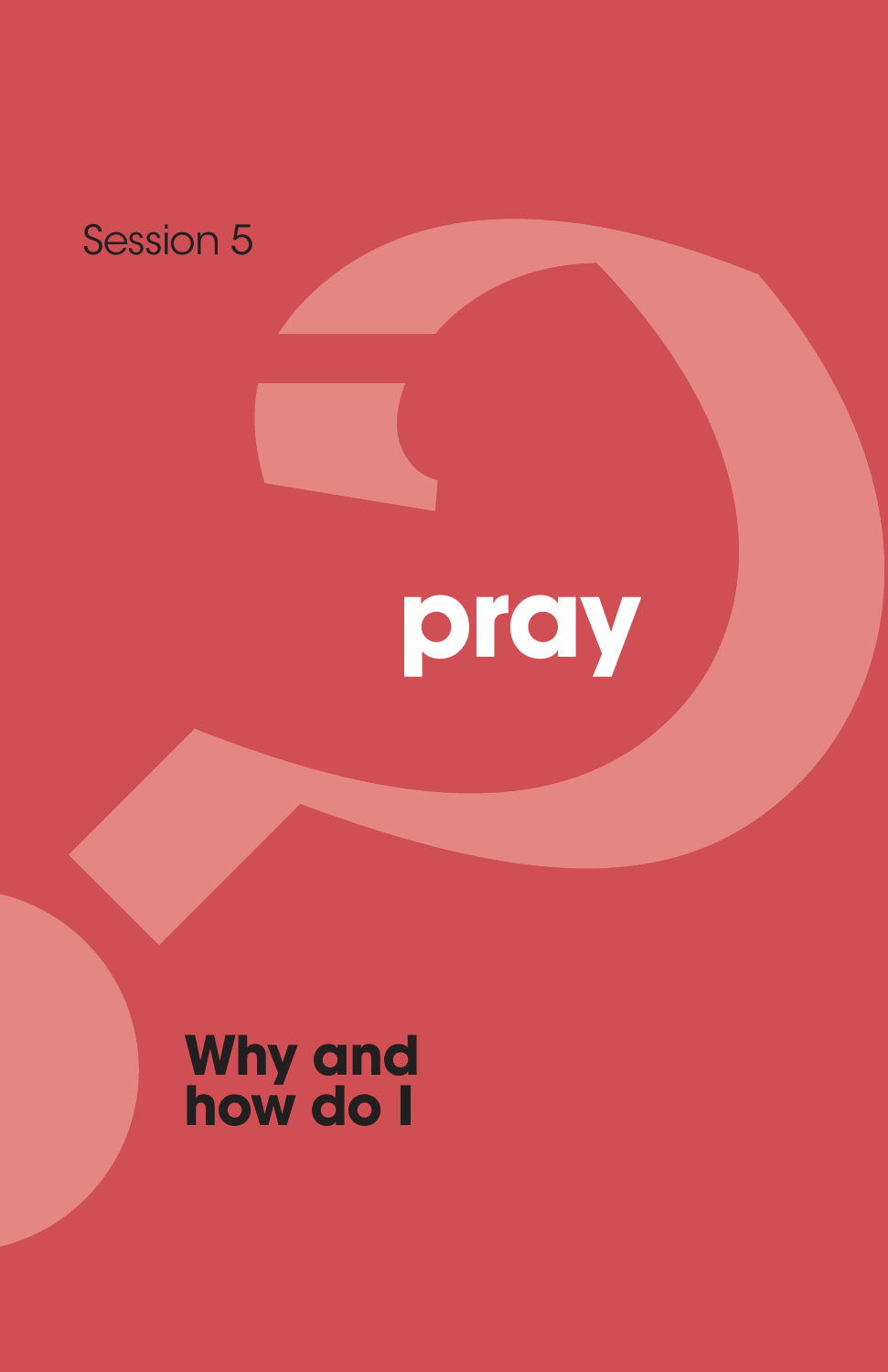#### **1. WHAT IS CHRISTIAN PRAYER?**

Prayer is the most important activity of our lives.

"For through [Jesus] we both have access to the Father by one Spirit." (Ephesians 2:18)

- **To the Father**
	- "… to your father" (Matthew 6:6)
	- $-$  "... in heaven" (v.9)
- **Through the Son** – "I have called you friends" (John 15:15)
- **By the Spirit** – "… the Spirit helps us" (Romans 8:26)

#### **2. WHY PRAY?**

- Develops a relationship with God
- Rewards of prayer (Matthew 6:6)
	- Presence of God
	- Peace (Philippians 4:6–7)
	- Perspective
	- Power
- Results of prayer (Matthew 7:7–11)

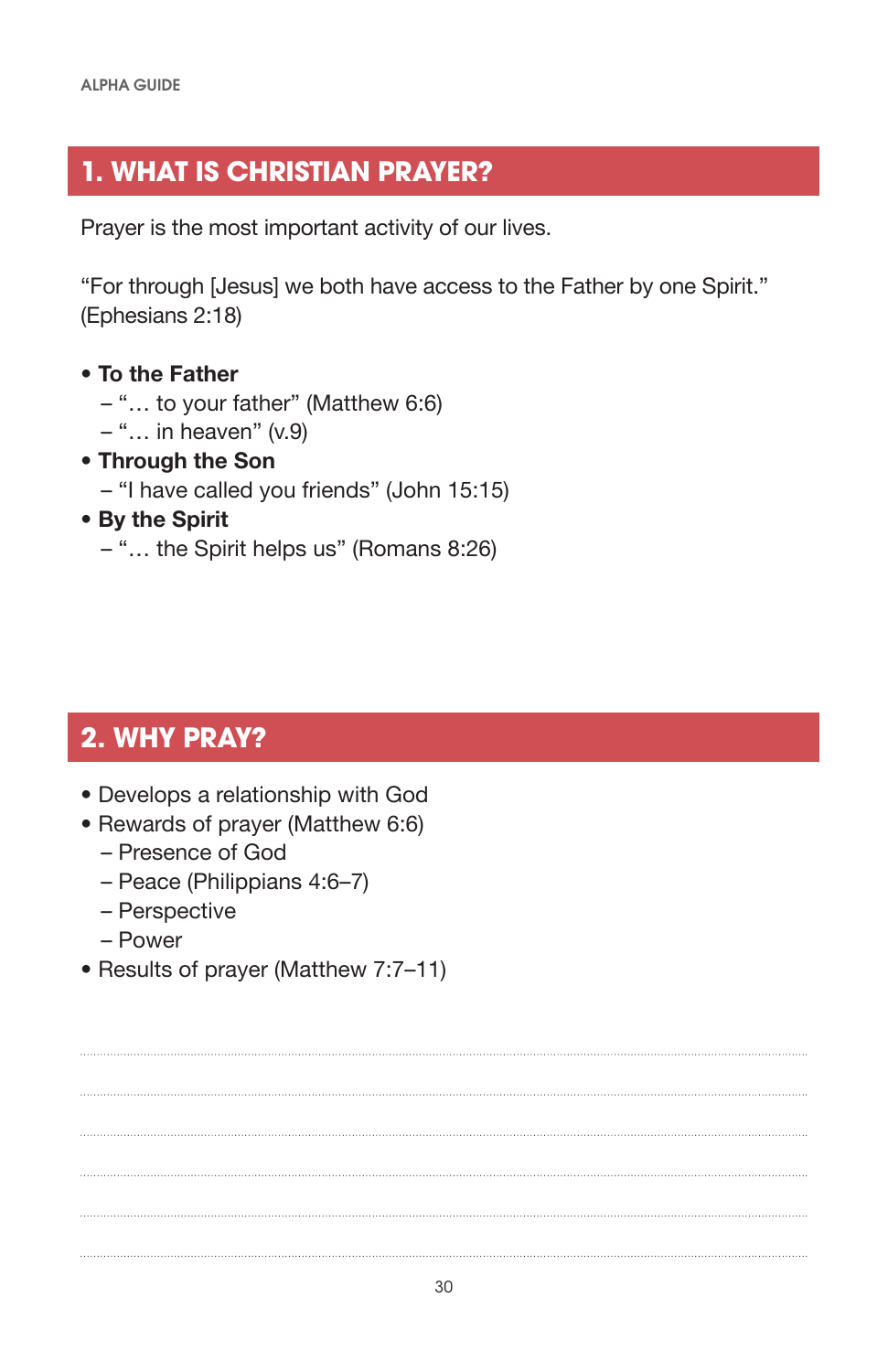

**WILLIAM TEMPLE,** 

**THE FORMER ARCHBISHOP OF CANTERBURY**

#### **3. DOES GOD ALWAYS ANSWER PRAYER?**

- Yes—you receive what you prayed for, sometimes immediately.
- No—sometimes an obvious reason why not; other times we may not understand straight away why the answer is no.
- Wait—for the right timing.

### **4. HOW DO WE PRAY?**

- **Thank you**—count your blessings, not your problems.
- **Sorry**—confess your sins (John 13:6–10).
- **Please**—"Give us today our daily bread." (Matthew 6:11): ask for anything you need.